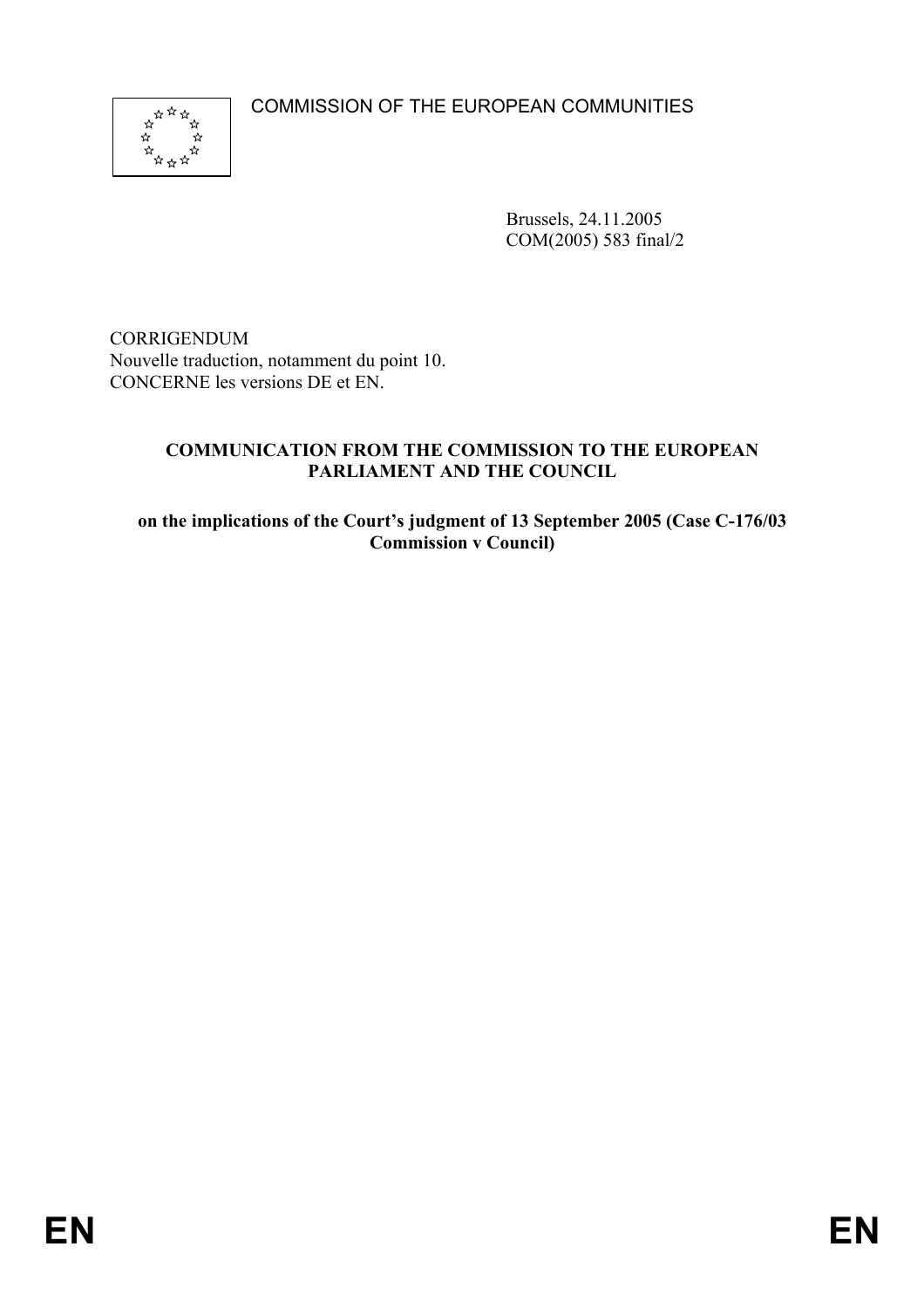### **COMMUNICATION FROM THE COMMISSION TO THE EUROPEAN PARLIAMENT AND THE COUNCIL**

#### **on the implications of the Court's judgment of 13 September 2005 (Case C-176/03**  *Commission v Council***)**

1. The judgment of 13 September 2005 in Case C-176/03 *Commission v Council*  clarifies the distribution of powers between the first and third pillars as regards provisions of criminal law. This clarification removes any doubts about a question which has long been controversial. The Commission's aim with this Communication is to explain the conclusions to be drawn from it. A list of the instruments affected by the implications of the judgment is in the annex*.* One of the aims of this Communication is to suggest a method to correct the situation with regard to texts which were, in the light of the Court's ruling, not adopted on the proper legal basis. It also aims at setting the direction of the future use of the Commission's right of initiative.

#### **1. CONTENT AND SCOPE OF THE JUDGMENT OF 13 SEPTEMBER 2005 IN CASE C-176/03** *(COMMISSION V COUNCIL*

#### **1.1. Content of the judgment of 13 September 2005 in Case C-176/03**

- 2. The Commission had asked the Court to annul Council Framework Decision 2003/80/JHA of 27 January 2003 on the protection of the environment through criminal law<sup>1</sup>, which required the Member States to provide for criminal sanctions in the case of the offences against environmental law set out in the Framework Decision, on the grounds that the power to impose such an obligation on the Member States is a matter for a Community instrument and the Commission had in fact proposed the adoption of such an instrument<sup>2</sup>.
- 3. The Court found that although "as a general rule, neither criminal law nor the rules of criminal procedure fall within the Community's competence"<sup>3</sup>, "the last-mentioned finding does not prevent the Community legislature, when the application of effective, proportionate and dissuasive criminal penalties by the competent national authorities is an essential measure for combating serious environmental offences, from taking measures which relate to the criminal law of the Member States which it considers necessary in order to ensure that the rules which it lays down on environmental protection are fully effective"<sup>4</sup>.
- 4. Consequently, Articles 1 to 7 of the Framework Decision which deal with the definition of offences, the principle of the obligation to impose criminal penalties,

 $\overline{a}$ 

<sup>1</sup> OJ L 29, 5.2.2003, p. 55.

<sup>2</sup> Proposal for a Directive of the European Parliament and of the Council on the protection of the environment through criminal law (COM (2001) 139 of 13 March 2001, OJ C 180 E, 26.6.2001, and amended proposal  $(COM (2002) 544)$ ).

Paragraph 47

<sup>4</sup> Paragraph 48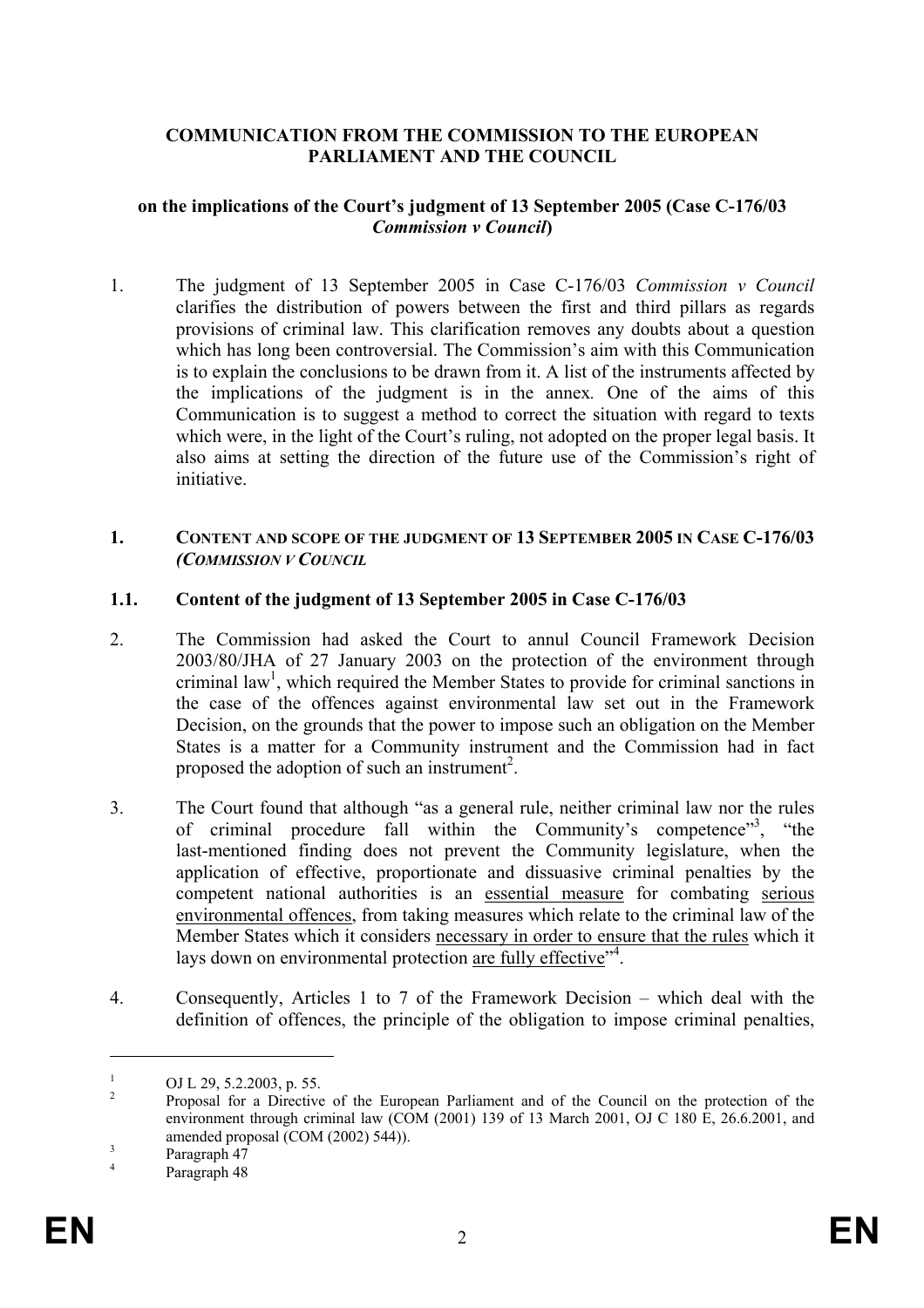the rules on participation and instigation, the level of penalties, accompanying penalties and the specific rules on the liability of legal persons – which, "on account of both their aim and their content", "have as their main purpose the protection of the environment", "could have been properly adopted on the basis of Article 175 EC"<sup>5</sup>. "In those circumstances, the entire framework decision, being indivisible, infringes Article 47 EU as it encroaches on the powers which Article 175 EC confers on the Community"<sup>6</sup>, and should be annulled. Art 47 EU establishes the primacy of Community law over Title VI of the TEU.

5. It should be noted that the Court went further than the proposals of its Advocate-General, who took the view that the Community legislature had the power to establish the principle of the use of criminal penalties against serious environmental offences but not to lay down in detail and in concrete terms what the arrangements should be.

### **1.2. Scope of the judgment of 13 September 2005**

- 6. The Court refers in its analysis to the traditional criterion of the aim and content of the act in order to establish whether the legal basis is correct. In this case, the Community policy concerned is environmental protection. However the judgment lays down principles going far beyond the case in question. The same arguments can be applied in their entirety to the other common policies and to the four freedoms (freedom of movement of persons, goods, services and capital).
- 7. However, the judgment makes it clear that criminal law as such does not constitute a Community policy, since Community action in criminal matters may be based only on implicit powers associated with a specific legal basis. Hence, appropriate measures of criminal law can be adopted on a Community basis only at sectoral level and only on condition that there is a clear need to combat serious shortcomings in the implementation of the Community's objectives and to provide for criminal law measures to ensure the full effectiveness of a Community policy or the proper functioning of a freedom.
- 8. From the point of view of subject matter, in addition to environmental protection the Court's reasoning can therefore be applied to all Community policies and freedoms which involve binding legislation with which criminal penalties should be associated in order to ensure their effectiveness.
- 9. The Court makes no distinction according to the nature of the criminal law measures. Its approach is functional. The basis on which the Community legislature may provide for measures of criminal law is the necessity to ensure that Community rules and regulations are complied with.

10. The Commission will have to determine, when submitting proposals, whether this test of necessity, is met on a case by case basis. When for a given sector, the Commission considers that criminal law measures are required in order to ensure that Community law is fully effective, these measures may, depending on the needs of the sector in question, include the actual principle of resorting to criminal penalties, the

5 Paragraph 51

1

<sup>6</sup> Paragraph 53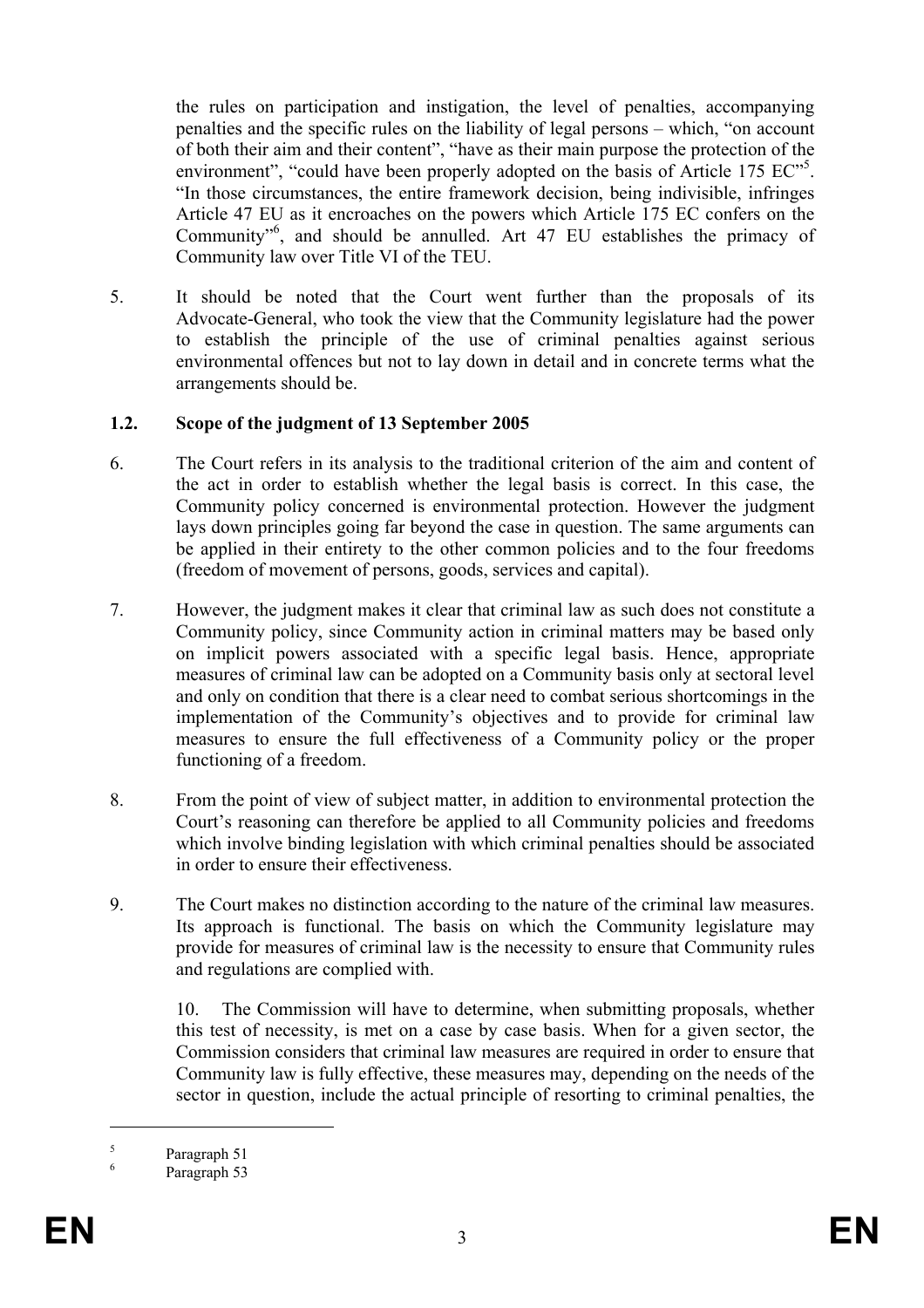definition of the offence - that is, the constituent element of the offence – and, where appropriate the nature and level of the criminal penalties applicable<sup>7</sup>, or other aspects relating to criminal law. It is the specific requirement of the Community policy or freedom in question which constitutes the link with the legal basis of the EC Treaty which provides the justification for such measures. Again it is on a case by case basis, depending on necessity, that the Commission will determine the degree of Community involvement in the criminal field, whilst giving priority as much as possible to horizontal measures not specific to the relevant sector. Thus, where the effectiveness of Community law so requires, Member States' freedom to choose the penalties they apply may, where appropriate, be subject to the framework set forth by the Community legislature.

### **2. EFFECTS OF THE COURT JUDGMENT**

### **2.1. General situation following the judgment**

- 11. The clarification by the Court judgment of the distribution of powers between the first and the third pillar has led to the following situation:
	- The provisions of criminal law required for the effective implementation of Community law are a matter for the TEC. This system brings to an end the double-text mechanism (directive or regulation and framework decision) which has been used on several occasions in the past. In other words, either a criminal law provision specific to the matter in hand is needed to ensure the effectiveness of Community law, and it is adopted under the first pillar only, or there does not appear to be a need to resort to the criminal law at Union level or there are already adequate horizontal provisions - and specific legislation is not introduced at European level.
	- The horizontal criminal law provisions aimed at encouraging police and judicial cooperation in the broad sense, including measures on the mutual recognition of judicial decisions, measures based on the principle of availability, and measures on the harmonisation of criminal law in connection with the creation of the area of freedom, security and justice not linked to the implementation of Community policies or fundamental freedoms, fall within Title VI of the TEU. Specifically, it follows from the judgment of the Court that those aspects of criminal law and criminal procedure which require a horizontal approach do not in principle fall within the scope of Community law. This would normally be the case for questions linked to general rules of criminal law and criminal procedure as well as those related to police and judicial cooperation in criminal matters.

#### **2.2. Consistency of the Union's criminal law policy**

Although the Community legislature may use the criminal law to achieve its objectives, it may do so only if two conditions – necessity and consistency - are met.

1

<sup>7</sup> In particular, by reference to the four levels of approximation of penalties habitually used following. conclusions of the JHA Council meeting of 24 and 25 April 2002).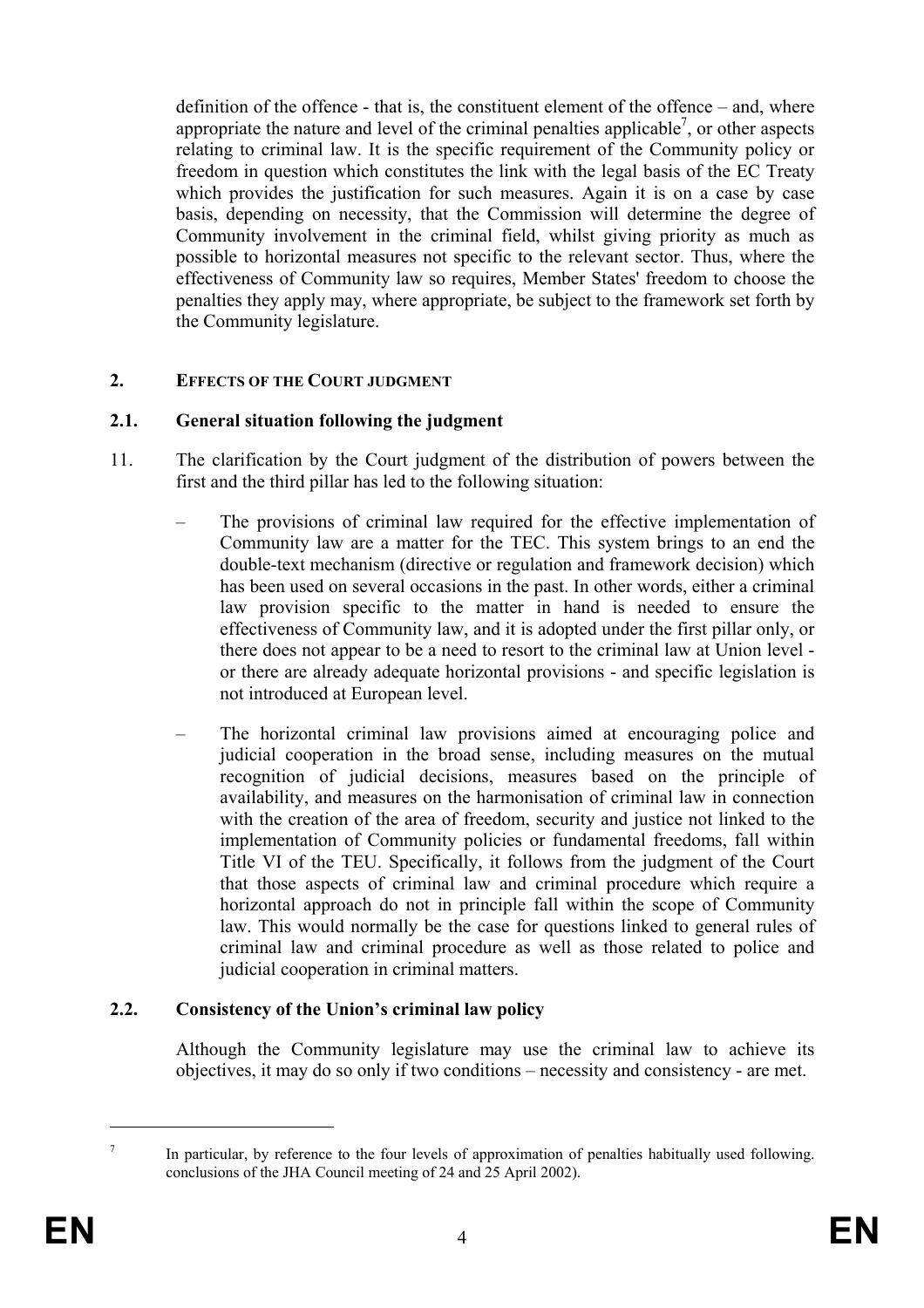- 12. **Necessity.** Any use of measures of criminal law must be justified by the need to make the Community policy in question effective. In principle, responsibility for the proper application of Community law lies with the Member States. In some cases, however, it is necessary to direct the action of the Member States by specifying explicitly (i) the type of behaviour which constitutes a criminal offence and/or (ii) the type of penalties to be applied and/or (iii) other criminal-law measures appropriate to the area concerned. Checks must be carried out to establish necessity and the observance of the principles of subsidiarity and proportionality at each of these stages.
- 13. **Consistency.** The criminal-law measures adopted at sectoral level on a Community basis must respect the overall consistency of the Union's system of criminal law, whether adopted on the basis of the first or the third pillar, to ensure that criminal provisions do not become fragmented and ill-matched. If a sector seems to require specific rules in order to implement the objectives of the EC Treaty, the relationship between these specific rules and the horizontal rules should if necessary be clarified. Care must also be taken to ensure that the Member States or the persons concerned are not required to comply with conflicting obligations. When using its right of initiative, the Commission will take the utmost care to ensure that this consistency is preserved. Parliament and the Council must also take account of this requirement in their own internal organisation.

## **2.3. Consequences of the judgment for acts adopted and proposals pending.**

- 14. As a result of the Court's judgment the framework decisions in annex are entirely or partly incorrect, since all or some of their provisions were adopted on the wrong legal basis. It is important for a number of reasons to regularise these texts quickly by re-establishing the correct legal bases. Firstly, even when the period for lodging an appeal has expired the institutions have a duty to restore their legality. This duty lies in the first instance with the Commission, as the guardian of the Treaties and the only body with the power to propose Community acts. However, an equal responsibility rests with the European Parliament and the Council, which are responsible for adopting these acts. The second reason concerns the imperatives of legal security, since the wrong legal basis of the framework decisions could, in some cases, undermine the national implementing legislation.
- 15. The Commission decided on 23 November to appeal to the Court of Justice for the annulment of the Council Framework Decision 2005/667/JHA of 12 July 2005 to strengthen the criminal law framework for the enforcement of the law against ship-source pollution. This is the only case where the Commission has had the possibility to introduce an appeal for annulment for reasons of procedural deadlines. In this case, the Commission considers that from a legal point of view the decision to appeal would complete the package of appropriate measures to correct the situation in relation to the above mentioned framework decision. Ensuring that the rights of the Commission are preserved, the appeal seeks to restore legality and provide the necessary legal certainty*.* The appeal will be withdrawn once the proposal aiming at correcting the legal basis for the framework decision in question is adopted.
- 16. There are several ways in which existing law can be rectified in the light of the judgment. One approach would be to review the existing instruments with the sole purpose of bringing them into line with the distribution of powers between the first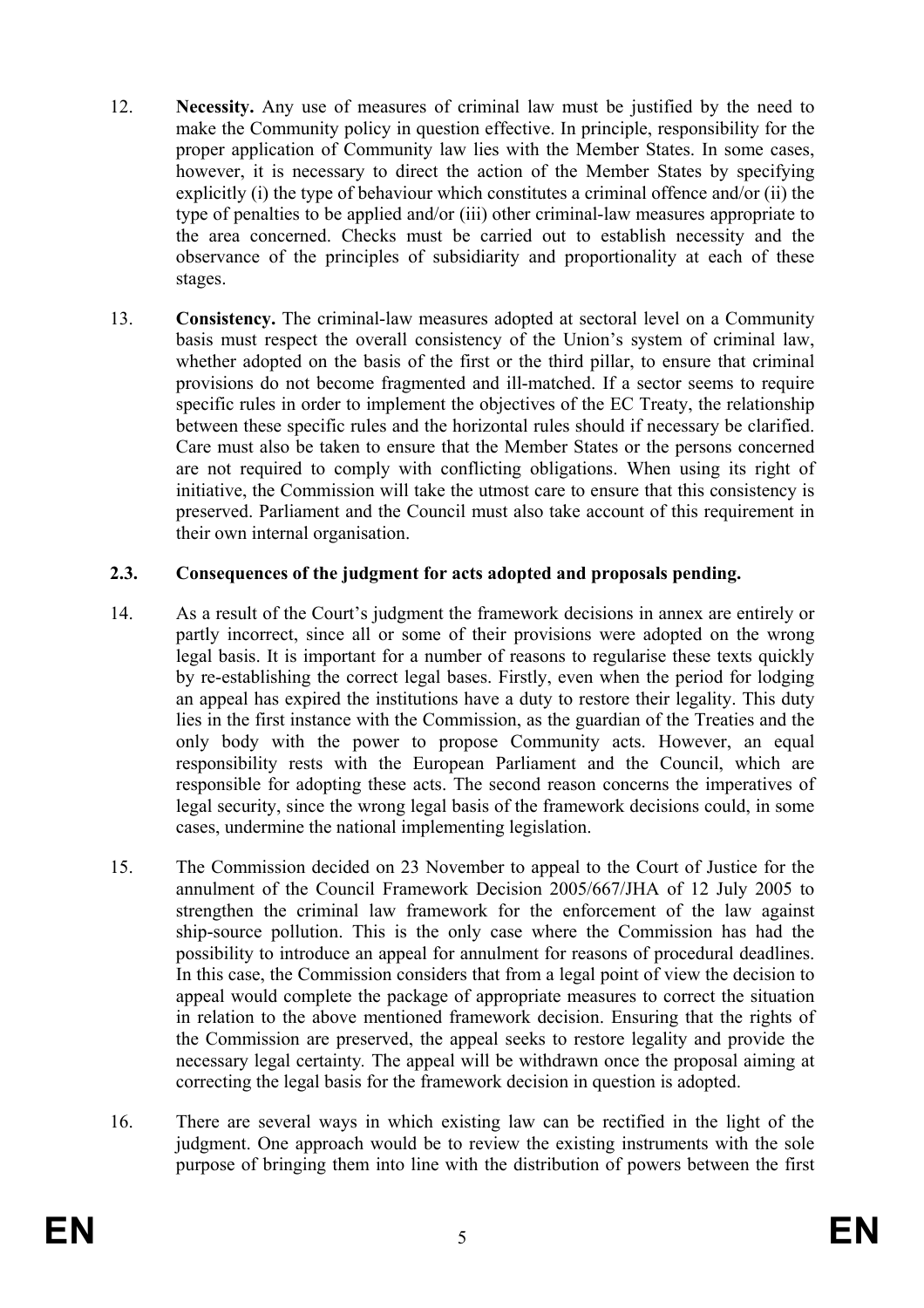and the third pillar as laid down in the Court judgment. In such a case, the Commission's proposals would not contain any provisions which differed in substance from those of the acts adopted, even where the Commission felt that these acts were not satisfactory. This option offers a quick and easy solution. It allows the substance of Community legislation to remain unchanged and ensures legal certainty with regard to provisions that are important to the realisation of an area of freedom, security and justice. This solution would work only if Parliament and the Council agree not to open discussions of substance during this special procedure. Such an approach accordingly requires the prior agreement of the three institutions.

- 17. If such an agreement could not be reached, the Commission would make use of its power of proposal in order not only to restore the correct legal bases to acts which have been adopted but also to prioritise substantive solutions in line with what it judges the Community interest to be.
- 18. This alternative is redundant in the case of pending proposals. The Commission will therefore make the necessary changes to its proposals as and when required. These proposals will then follow the full decision-making procedure applicable to their legal basis.
- 19. A list of the acts adopted and pending proposals potentially affected by the Court Decision and which require amendment is attached to this communication.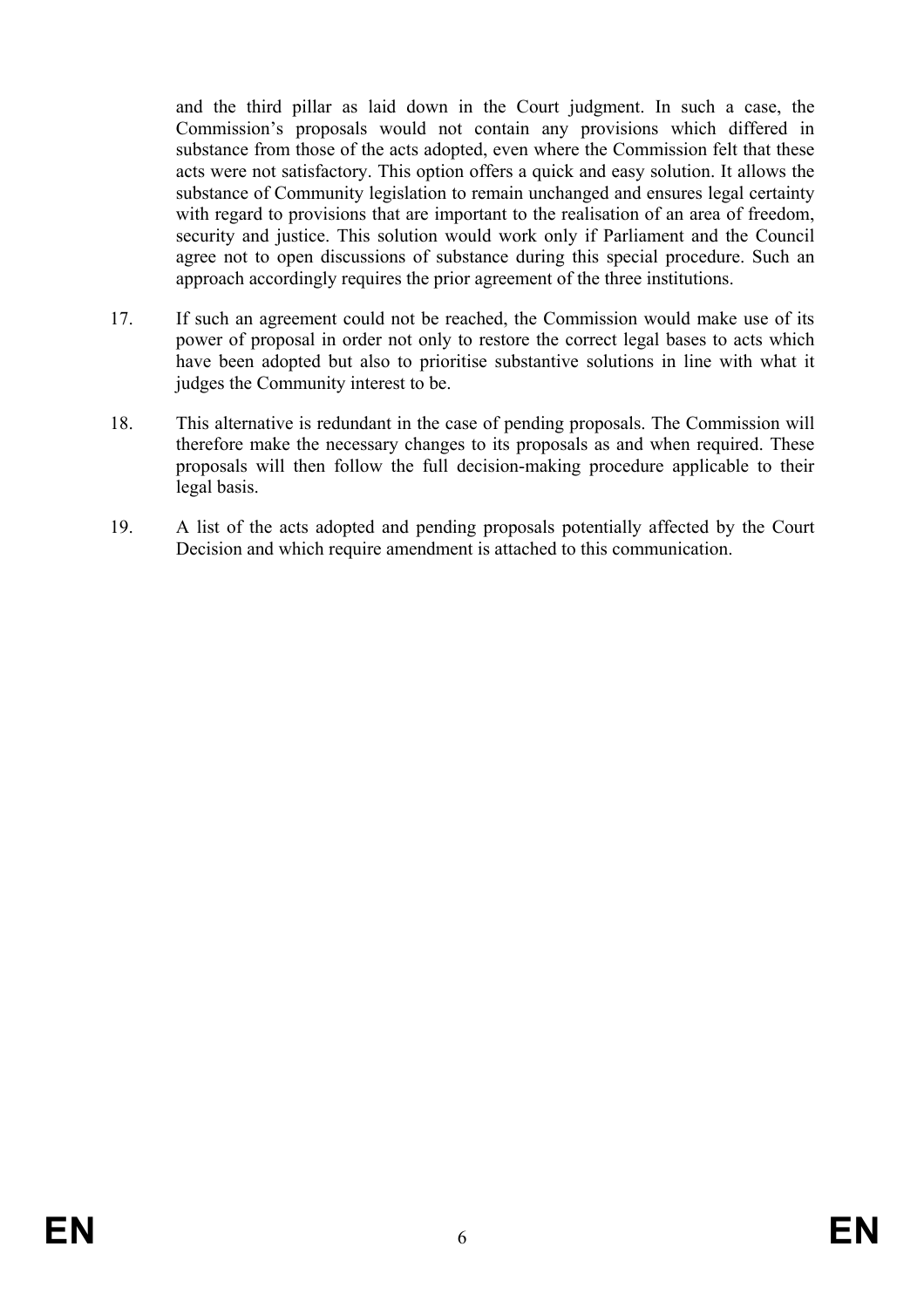# **ANNEX**

# **List of texts affected by the CJEC judgment in Case C- 176/03**

| <b>Text</b>                                                                                                                                                                                                                                                                                                                                                                                                                                                                                                           | Legal basis to be used (TEC)    |
|-----------------------------------------------------------------------------------------------------------------------------------------------------------------------------------------------------------------------------------------------------------------------------------------------------------------------------------------------------------------------------------------------------------------------------------------------------------------------------------------------------------------------|---------------------------------|
| <b>Acts adopted</b>                                                                                                                                                                                                                                                                                                                                                                                                                                                                                                   |                                 |
| <b>Council Framework</b><br>Act annulled:<br>Decision 2003/80/JHA of 27 January 2003<br>on the protection of the environment<br>through criminal law (OJ $L$ 29, 5.2.2005, p.<br>55)                                                                                                                                                                                                                                                                                                                                  | Article $175(1)^8$              |
| Council framework Decision of 29 May<br>2000 on increasing protection by criminal<br>penalties and other sanctions against<br>counterfeiting in connection with the<br>introduction of the euro (OJ L 140,<br>14.6.2000, p. 1) and Council Framework<br>Decision of 6 December 2001 amending<br>Framework Decision 2000/383/JHA<br>on<br>increasing protection by criminal penalties<br>and other sanctions against counterfeiting<br>in connection with the introduction of the<br>euro (OJ L 329, 14.12.2001, p 3). | <b>Article 123(4)</b>           |
| Council<br>Framework<br><b>Decision</b><br>2001/413/JHA combating<br>fraud<br>and<br>counterfeiting<br>of non-cash means<br>of<br>payment (OJ L 149, 2.6.2001, p. 1)                                                                                                                                                                                                                                                                                                                                                  | Article 57(2) and Article 95    |
| Council Directive 91/308/EEC of 10 June<br>1991 on prevention of the use of the<br>financial system for the purpose of money<br>laundering (OJ L 166, 28.6.1991, p. 77) and<br><b>Council Framework Decision</b><br>2001/500/JHA of 26 June 2001 on money<br>laundering, the identification, tracing,<br>freezing, seizing and confiscation<br><sub>of</sub><br>instrumentalities and the proceeds<br>of<br>crime (OJ L 182, 5.7.2001, p.1) and                                                                       | Article 47(2) and Article 95    |
| <b>Directive</b><br>defining the<br>facilitation<br>of<br>unauthorised entry, transit and residence                                                                                                                                                                                                                                                                                                                                                                                                                   | Articles $61(a)$ and $63(3)(b)$ |

<sup>8</sup> Using this legal basis, the Commission had tabled a proposal for a Directive on the protection of the environment through criminal law (COM (2001) 139 of 13.3.2001, OJ C 180 E, 26.6.2001) and amended proposal (COM (2002) 544).

 $\overline{a}$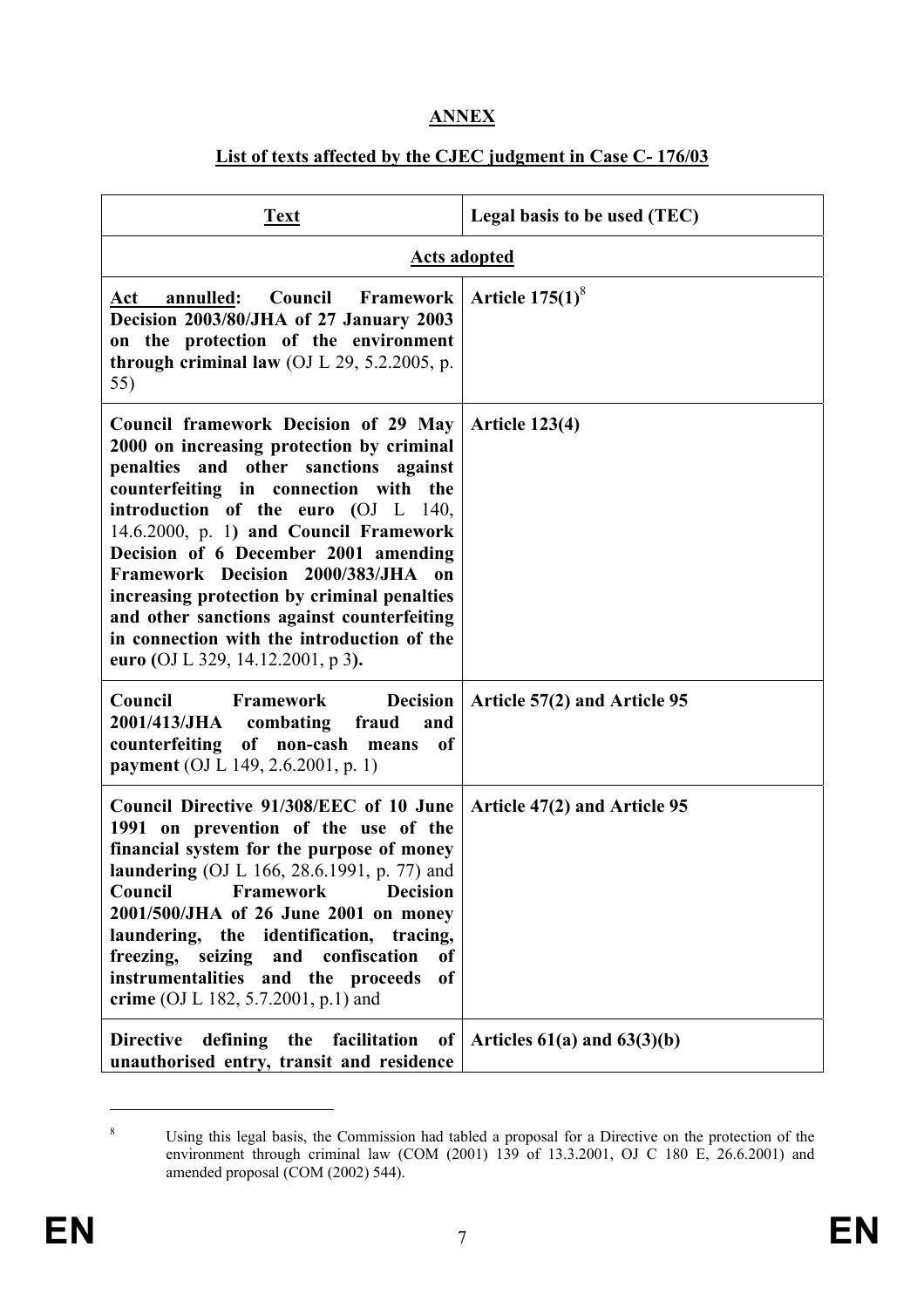| and Council framework Decision on the<br>strengthening of the penal framework to<br>prevent the facilitation of unauthorised<br>entry, transit and residence<br>0f<br>28<br>November 2002 (OJ L 328, 5.12.2002, pp.<br>17 and 1).                                                                                                                                                                               |                            |
|-----------------------------------------------------------------------------------------------------------------------------------------------------------------------------------------------------------------------------------------------------------------------------------------------------------------------------------------------------------------------------------------------------------------|----------------------------|
| <b>Framework</b><br><b>Decision</b><br>Council<br>22<br>2003/568/JHA<br>of<br>July<br>2003<br>on<br>combating corruption in the private sector<br>(OJ L 192, 31.7.2003, p. 54)                                                                                                                                                                                                                                  | <b>Article 95</b>          |
| Council<br><b>Framework</b><br><b>Decision</b><br>2005/222/JHA of 24 February 2005 on<br>attacks against information systems (OJ L<br>69, 16.3.2005, p. 67)                                                                                                                                                                                                                                                     | <b>Article 95</b>          |
| Directive 2005/35/EC of the European<br>Parliament and of the Council of 7<br>September 2005 on ship-source pollution<br>and on the introduction of penalties for<br>infringements and Council Framework<br>Decision 2005/667/JHA of 12 July 2005 to<br>strengthen the criminal-law framework for<br>enforcement of the law<br>the<br>against<br>ship-source pollution (OJ L 255, 30.9.2005,<br>pp. 11 and 164) | Article $80(2)$<br>$\prod$ |
| <b>Proposals pending</b> <sup>9</sup>                                                                                                                                                                                                                                                                                                                                                                           |                            |
| Proposal for a Directive of the European<br>Parliament and of the Council on the<br>criminal-law<br>protection<br><sub>of</sub><br>the<br>Community's financial interests (PIF), (OJ<br>C 240E, 28.8.2001, p. 125) <sup>10</sup>                                                                                                                                                                                | <b>Article 280(4)</b>      |
| Proposal for a European Parliament and                                                                                                                                                                                                                                                                                                                                                                          | <b>Article 95</b>          |

<sup>9</sup> For the record: Proposal for a Council Framework Decision on combating racism and xenophobia (COM proposal of 29.11.2001, OJ C 75 E, 23.6.2002, p. 269): the text of the proposed framework decision is in conformity with the distribution of powers between the pillars as set out in the Court judgment of 13 September 2005. If it was planned to introduce criminal penalties to combat discrimination, however, a Directive on the basis of Article 13 TEU would be necessary.

1

 <sup>-</sup> Initiative of the Hellenic Republic with a view to adopting a Council Framework Decision concerning the prevention and control of trafficking in human organs and tissues (OJ C 100, 26.4.2003, p.27), currently stalled, and the initiative of the Federal Republic of Germany with a view to the adoption of a Council Framework Decision on criminal law protection against fraudulent or other unfair anti-competitive conduct in relation to the award of public contracts in the common market (OJ C 253, 4.9.2000, p 3).<br>
The situation here is different in that the conventions on the protection of the European Community's

financial interests are not directly called into question as a result of the judgment. Nevertheless, none of these instruments (the convention and the three protocols) has been ratified by all 25 Member States.